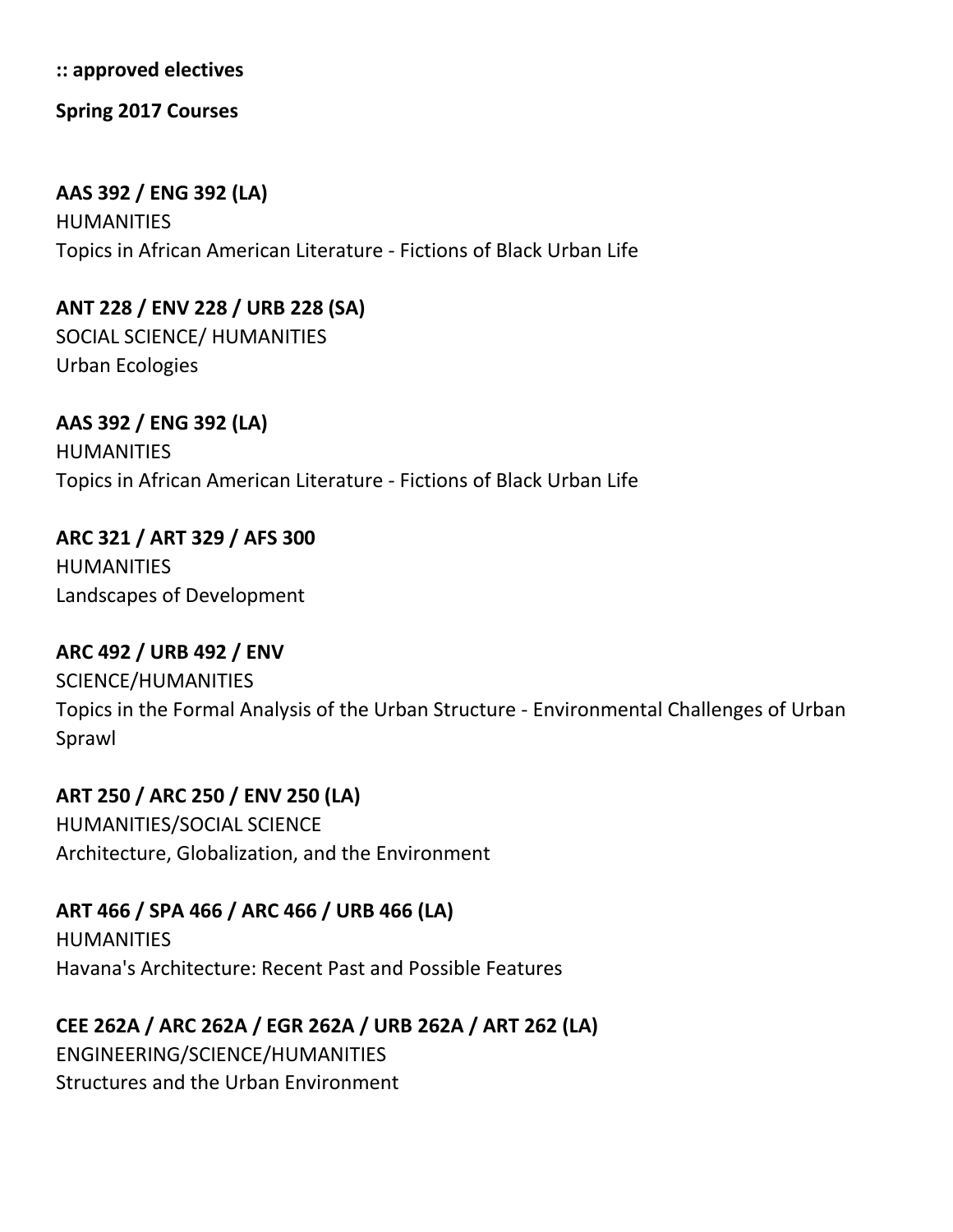**CEE 262B / ARC 262B / EGR 262B / URB 262B (STL)** 

ENGINEERING/SCIENCE/HUMANITIES Structures and the Urban Environment

**CEE 311 / CHM 311 / GEO 311 / ENE 311** 

**SCIENCE** Global Air Pollution

**CEE 475**  SCIENCE/HUMANITIES Cities in the 21st century: The Nexus of the Climate, Water and Energy

## **DAN 322 / AAS 312 (LA)**

HUMANITIES Special Topics In Urban Dance - Improvisational Approaches to Hip-Hop Practices

## **ECO 382 (SA)**

**HUMANITIES** Urban Economics

**EEB 410 (SA) HUMANITIES** Sustainable Development in Practice Prerequisites and Restrictions: EEB 321. Open to students enrolled in the field semester in Kenya.

**ENG 386 / ENV 386 (LA)**  HUMANITIES/SCIENCE Literature and Environment

**GEO 360 (STL)**  SCIENCE/HUMANITIES Geochemistry of the Human Environment

**MUS 264 (LA) HUMANITIES** Urban Blues and the Golden Age of Rock